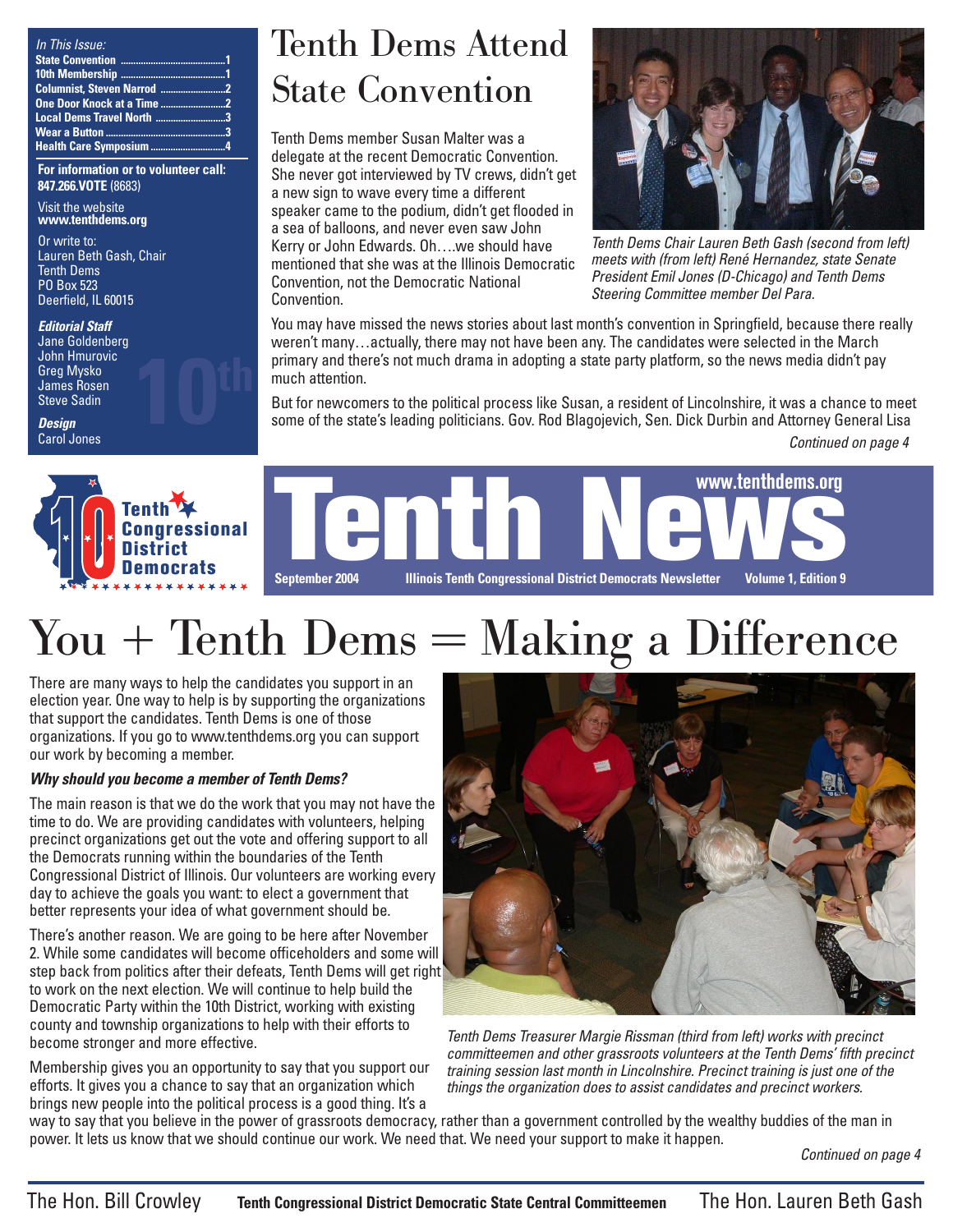## **View from Abroad**

*By Steven Narrod*

Editor's Note. Steven Narrod, the husband of Tenth Dems Executive Committee member Sharon Narrod, has been living and working in Sofia, Bulgaria, for an extended time. He gives us a first-hand view of what others in the world think of our President.

As an American who has lived abroad for the past two and a half years in Bulgaria, I have had the opportunity to witness the impact of the actions of President George W. Bush. I have heard the thoughtful comments of many others from various parts of the world including other Americans. Based on what I have seen and heard, there can be only one logical conclusion: Bush must go!

In the time I have been abroad, I have watched the purchasing power of the dollar plummet by 30 percent. From what I have read, the declining value of the dollar has not boosted exports. It has had an undesired effect on my purchasing power.

We have gone from a country whose fiscal position of no debt was envied, to a country nation that has accumulated more debt faster than any other country. Bulgaria's growing GDP and diminishing debt is beginning to make me envious of its fiscal management.

We continue to challenge our alliances, friendships and relationships with countries everywhere to the breaking point. Our holier than thou attitude isn't playing well. Friends from Britain, Ireland, Scotland, Austria, The Netherlands, Bulgaria, Romania and Israel wonder what is happening in the US. Where once they were understanding and even forgiving of us, now they are dumfounded and perhaps a little frightened.

I watch the senior leadership that at first blush brought needed experience to the inexperienced President demonstrate that they brought deep-seated personal and political agendas as well. Defense Secretary Donald Rumsfeld borders on being a war monger; Vice President Dick Cheney manifests everything perceived as negative about American business and its relationship with government; Homeland Security Secretary Tom Ridge has mastered the art of depriving Americans of their freedoms; and the perpetual silence of Secretary of State Colin Powell is so disappointing. This may be the most illustrious group of sycophants ever assembled.

This President has played the terrorism card too many times, for too many purposes. Yes, terrorism is real. Yes it must be fought, but I am feeling, based on how the Bush administration is leveraging it to fit its agenda, that the terrorists are winning. We spend billions in Iraq and elsewhere and nothing seems to improve. We lose freedom of movement. We lose privacy of personal information. What we cannot lose is this election.

It is reported that there are seven million American expatriots (ex-pats, as we are called). Seven million can make a difference. Anyone having seen the last election knows that. We must vote based on what we have seen. We must get others to vote with us as well. Our votes must have one goal, and that is to rid ourselves of this President so that we can all begin to move in the right direction again.

### Making a Difference: One Door Knock at a Time

Editor's Note—Tenth Dems Executive member Ellen Beth Gill is one of many members of the organization to travel to Wisconsin, a battleground state, on behalf of Presidential candidate John Kerry. Efforts like the one related below as well as numerous others like them will make the difference one vote at a time.

Canvassing in Racine, Wisconsin, I knocked on the door of a young woman. She opened the red wooden door of her small house and looked puzzled to see me.

Me: Hi, my name is Ellen and I am volunteering for Wisconsin Victory '04. May I talk with you for a minute or two?

Woman: I guess.

Me: I have 3 questions.

Woman: OK

Me: If you had to vote today in the Presidential Election, who would you vote for John Kerry, Bush or Nader?

Woman: I don't know.

Me: OK, if you had to vote in the senatorial race would you vote for Russ Feingold or his Republican opponent who has not been chosen yet?

Woman: I don't know. (Embarrassed)

Me: OK. Is there an issue that you are interested in?

Woman: (even more embarrassed) I guess I don't keep up with this stuff. I really don't think I should vote because I don't know the issues. I just don't know.

Me: (ready to say goodbye)

Me: Hey, do you have internet access?

Woman: Yes

Me: There are a lot of internet sites you can look at. Do you think you'd want to do that?

Woman: I could do that.

Me: Here is some literature about Kerry and Feingold. There are the websites.

Woman: OK. I can look at those.

Me: Can I talk to you about why I'm out here? Why I am supporting Kerry.

Woman: OK

Me: Did you know that women make on

average \$.77 on the dollar?

Woman: Not exactly, but I know what you mean. My friends and I…at work…we are not getting what the guys are getting. I know that.

Me: Well, that goes on forever for women because their salary determines other benefits and their social security when they want to retire.

Woman: I know that.

Me: And the Bush Administration has stopped enforcement of the pay equity laws.

Woman: I didn't know that.

Me: And there are other things too, health care, unemployment, woman owned businesses, child care…all the cuts are affecting women and children the most.

Woman: I know. I have friends who have problems with day care…and they have to work.

Me: So you do know…you can see what's happening. It affects you and your friends.

Woman: I know.

Me: So you should vote.

Woman: I know.

Me: And you can find out more on the web. The sites are right on the lit…here.

Woman: OK, I'll look.

Me: Thanks for talking to me.

Woman: Thanks.

The whole conversation took less than five minutes. The conversation was very pleasant. She really wanted to talk to someone about the election, but had no one to discuss it with and had no confidence to start a discussion about it with her friends. The woman may or may not look at the websites; she may or may not vote, but for a few minutes she saw how issues were all around her and that she knows something about them. She saw that she is worthy of her vote and knows in her heart that she should vote.

Note—a recent CNN Poll showed Kerry leading Bush by three points among registered voters in Wisconsin and trailing Bush by three points among likely voters. If people like Ellen and others who went to Wisconsin can each turn a few of those voters from registered to likely, it may literally make the difference in who becomes our next President. **2**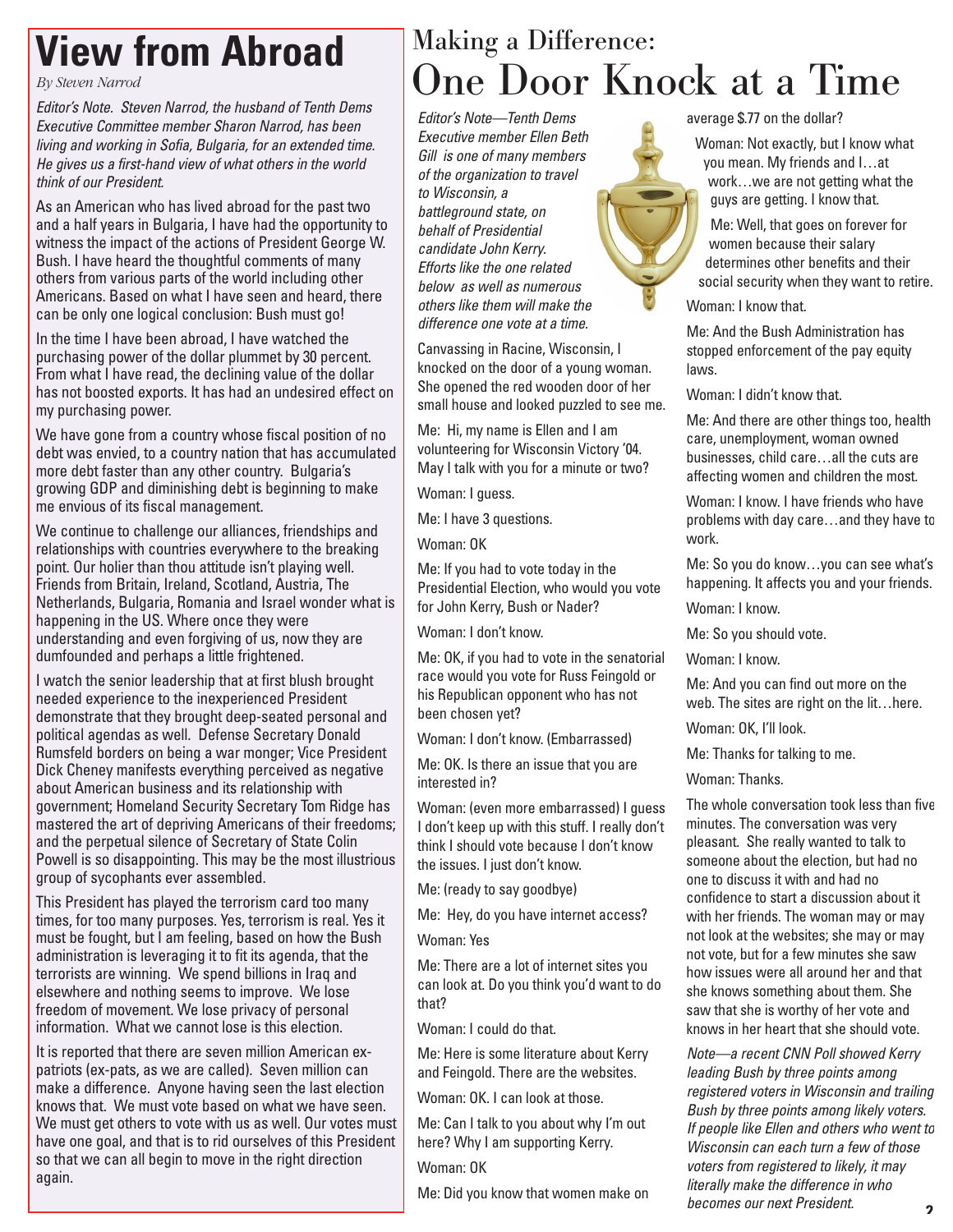# $\textbf{Local Democrats} \ \textbf{ Travel } \textbf{North} \ \textcolor{red}{\bigtriangledown_{\mathsf{R}} \bigtriangledown_{\mathsf{P}} \ \textbf{E}}$

With a close Presidential race this political year, Wisconsin is becoming a travel destination of choice for many Illinois Democrats. While Illinois is seemingly locked up for the Democrats in the Presidential race, the same is not true in Wisconsin.

Sen. John Kerry is battling for every vote he can get in his tight race that remains a virtual tie there. So Democrats from the 10th and 8th districts are driving up north every weekend to help out.



Mickey Gargan (far right) meets with other canvassers going door to door in Racine, Wisconsin, on a recent weekend to aid the Kerry/Edwards effort in that battleground state.

Mickey Gargan of Lindenhurst has been canvassing recently in Milwaukee and Racine. She worked with local Democrats to help bring undecided voters to the Democratic side.

The canvassers also identify new Democratic supporters. "We were very well received by most people," she said. "There were some Bush supporters, but most people were willing to listen."

She felt her efforts "definitely" made a difference. 'We made people think about the issues," she said. Some got interested. Many will read the papers more or look on websites and get informed."

Gargan will be making the trips up north every weekend until the election and hopes to recruit more people to join her.

Doug Gerleman of Northbrook is a longtime environmental activist who is working with the Sierra Club in Wisconsin on the weekends. He is one of more than 15 Chicago area residents, including Tenth Dems members, who joined the Sierra Club's efforts last weekend.

Gerleman's canvassing in Wisconsin is focused on educating voters on the environmental records and positions of Kerry and Bush. One major local controversy is mercury pollution from antiquated coal fired electrical power plants that spoil the air and ground water.

> **Electa President who**

> > **believes in**

arming · Sustainable En Stem Cell Research . O **Vote Democratic** 

tor Women

**VOTE DEMOCRATIC** 

**Illinois Tenth** Congressiona<br>Distric **Democrats**  Edwards

Goodmar

"We try to raise the awareness of people of the problems with the power plants. We provide voters with a fact sheet and let them decide which candidate would be more helpful in solving the problems." Gerleman said.

Tenth Dems Executive member Steve Sadin of Highland Park has taken up temporary residence in Milwaukee while working as a conservation organizer for the Sierra Club's voter education project that is occupying Gerleman's weekends.

# Express Yourself — Wear A Button

The biggest summer fashion trend along the North Shore looks like it's going to continue into autumn, or at least through November 2. Political buttons are showing up on shirts, blouses, suits, dresses, t-shirts, and every other garment that covers the upper part of the body--not to mention on backpacks, purses and computer tote bags.

The best local source for political buttons is Tenth Dems. With nine different buttons for sale, the messages range from subtle sentiment, to issue awareness, to in-yourface confrontation. There are pro-candidate and anti-incumbent options.

All are selling briskly but the current hot items are the oversize Tenth Dem buttons sporting Kerry and Obama images, or Kerry, Obama and Lee Goodman. Fifty of these buttons went to Boston with Tenth District Delegate and Tenth Dems Executive Committee member Ellen Beth Gill. They were very popular items for trade.

As a result of this national exposure, political item collectors from around the country are ordering these buttons, as are people from around the state who want to show their support for the top of the ticket. These are limited edition buttons and when they are gone, they're gone.

All buttons are being sold at all Tenth Dems events, as well as other political and some community gatherings. Happily, many people buy them by the handful, so that they have extras to swap and trade, or simply to give to friends or like-minded new acquaintances. So if you see someone wearing a button that appeals, ask about it. They may be able and willing to offer you an extra.

Or, if you want your own supply, choose from these and more designs. Get in touch with Dottie Palombo at ddpbuttons@aol.com. Really large quantities can be delivered within the 10th District. Out of district orders will be mailed first class (minimum order \$15 plus shipping and handling).